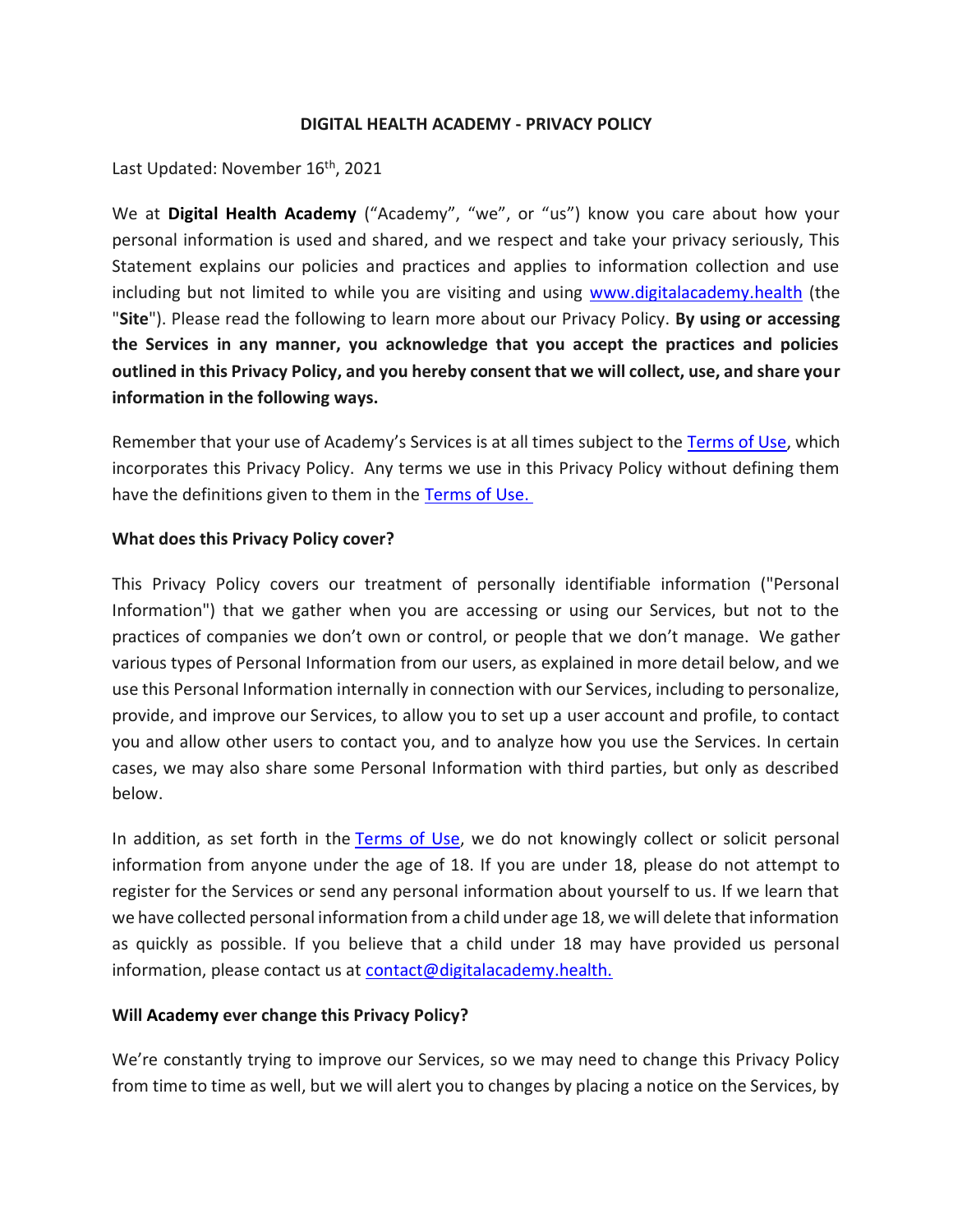sending you an email, and/or by some other means. Depending on the local compliance rules and emerging regulations, the means by which we will provide you notice may change. Please note that if you've opted not to receive legal notice emails from us (or you haven't provided us with your email address), those legal notices will still govern your use of the Services, and you are still responsible for reading and understanding them. If you use the Services after any changes to the Privacy Policy have been posted, that means you agree to all of the changes.

## **What Information does Academy Collect?**

## *Information You Provide to Us:*

We receive and store any information you knowingly provide to us. For example, through the registration process and/or through your account settings on [www.digitalassociates.health,](http://www.digitalassociates.health/) we may collect, without limitation, Personal Information such as your name, email address, and phone number. Certain information may be required to register with us or to take advantage of some of our features.

We may communicate with you if you've provided us the means to do so. For example, if you've given us your email address, we may email you about your use of the Services. Also, we may receive a confirmation when you open an email from us. This confirmation helps us make our communications with you more interesting and improve our Services. If you do not want to receive communications from us, please indicate your preference by emailing us at [contact@digitalacademy.health](mailto:contact@digitalacademy.health) or by following the opt-out instructions contained in such emails.

# *Information Collected Automatically*

Whenever you interact with our Services, we automatically receive and record information on our server logs from your browser or device, which may include your IP address, geolocation data, device identification, "cookie" information, the type of browser and/or device you're using to access our Services, and the page or feature you requested. "Cookies" are identifiers we transfer to your browser or device that allow us to recognize your browser or device and tell us how and when pages and features in our Services are visited and by how many people. You may be able to change the preferences on your browser or device to prevent or limit your device's acceptance of cookies, but this may prevent you from taking advantage of some of our features. Also, if you click on a link to a third party website or service, such third party may also transmit cookies to you. Again, this Privacy Policy does not cover the use of cookies by any third parties, and we aren't responsible for their privacy policies and practices. Please be aware that cookies placed by third parties may continue to track your activities online even after you have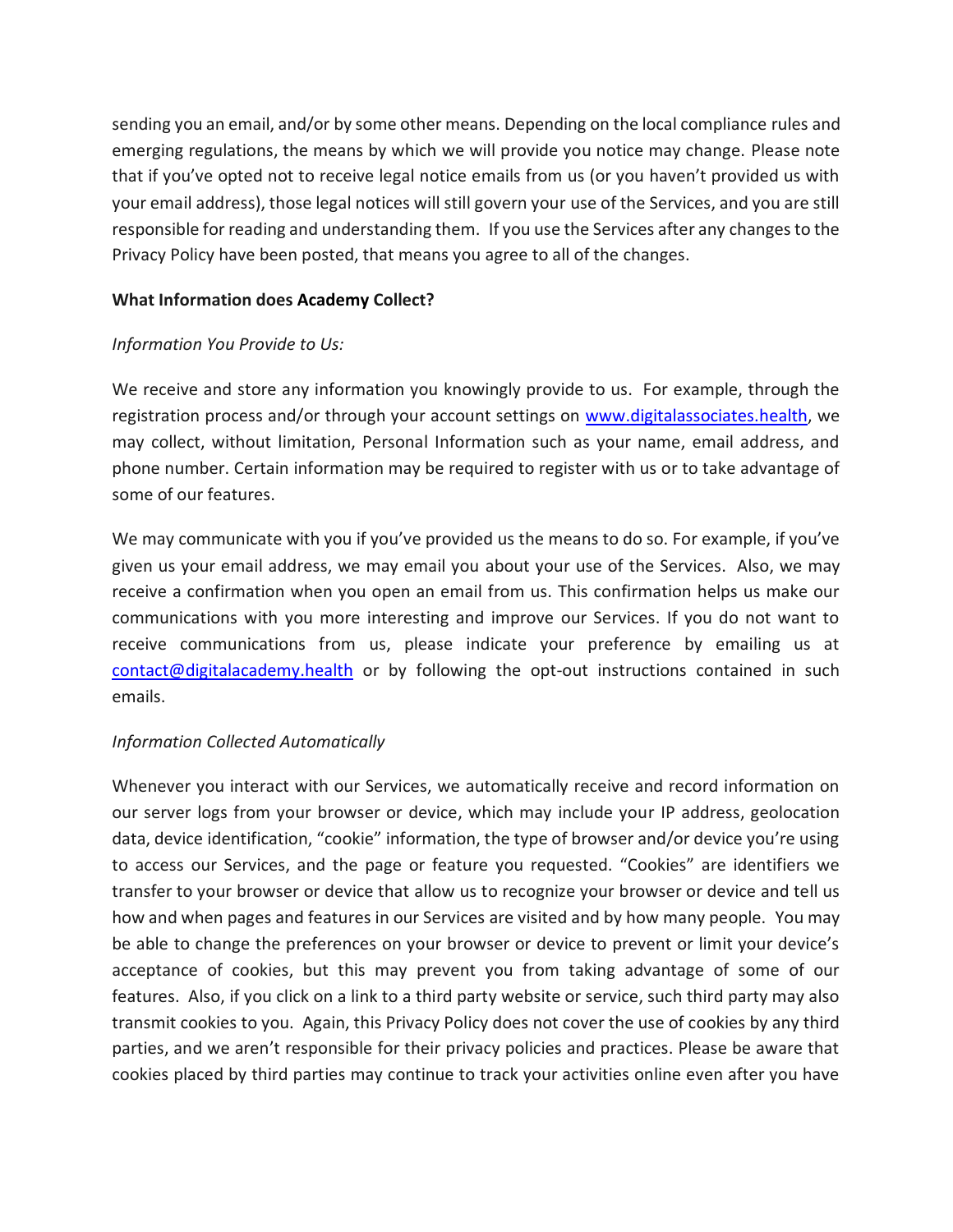left our Services, and those third parties may not honor "Do Not Track" requests you have set using your browser or device.

We may use this data to show/send you professionally useful content. We may also use it to improve the Services.

## *Information Collected From Other Websites and Do Not Track Policy*

Through cookies we place on your browser or device, we may collect information about your online activity even after you leave our Services. Just like any other usage information we collect, this information allows us to improve the Services and customize your online experience, and otherwise as described in this Privacy Policy. Your browser may offer you a "Do Not Track" option, which allows you to signal to operators of websites and web applications and services (including behavioral advertising services) that you do not wish such operators to track certain of your online activities over time and across different websites. Our Services do not support Do Not Track requests at this time, which means that we collect information about your online activity both while you are using the Services and after you leave our Services.

## **Will Academy Share Any of the Personal Information it Receives?**

We may share your Personal Information with third parties as described below:

**Information that's been de-identified.** We may de-identify your Personal Information so that you are not identified as an individual, and provide that information to our partners. We may also provide aggregate usage information to our partners (or allow partners to collect that information from you), who may use such information to understand how often and in what ways people use our Services, so that they, too, can provide you with an optimal online experience. However, we never disclose aggregate usage or de-identified information to a partner (or allow a partner to collect such information) in a manner that would identify you as an individual.

**Affiliates:** We may disclose your Personal Information to our subsidiaries and/or corporate affiliates for use consistent with this Privacy Policy.

**Our Service Providers:** We partner with other companies and people to perform tasks on our behalf and need to share your Personal Information with them to provide products or services to you; for example, we may use a Third Party Payment Processor to receive and process your credit card transactions for us. Any payment card information you use to make a purchase on the Services is collected and processed directly by our payment processor, and we never physically receive or store your full payment card information.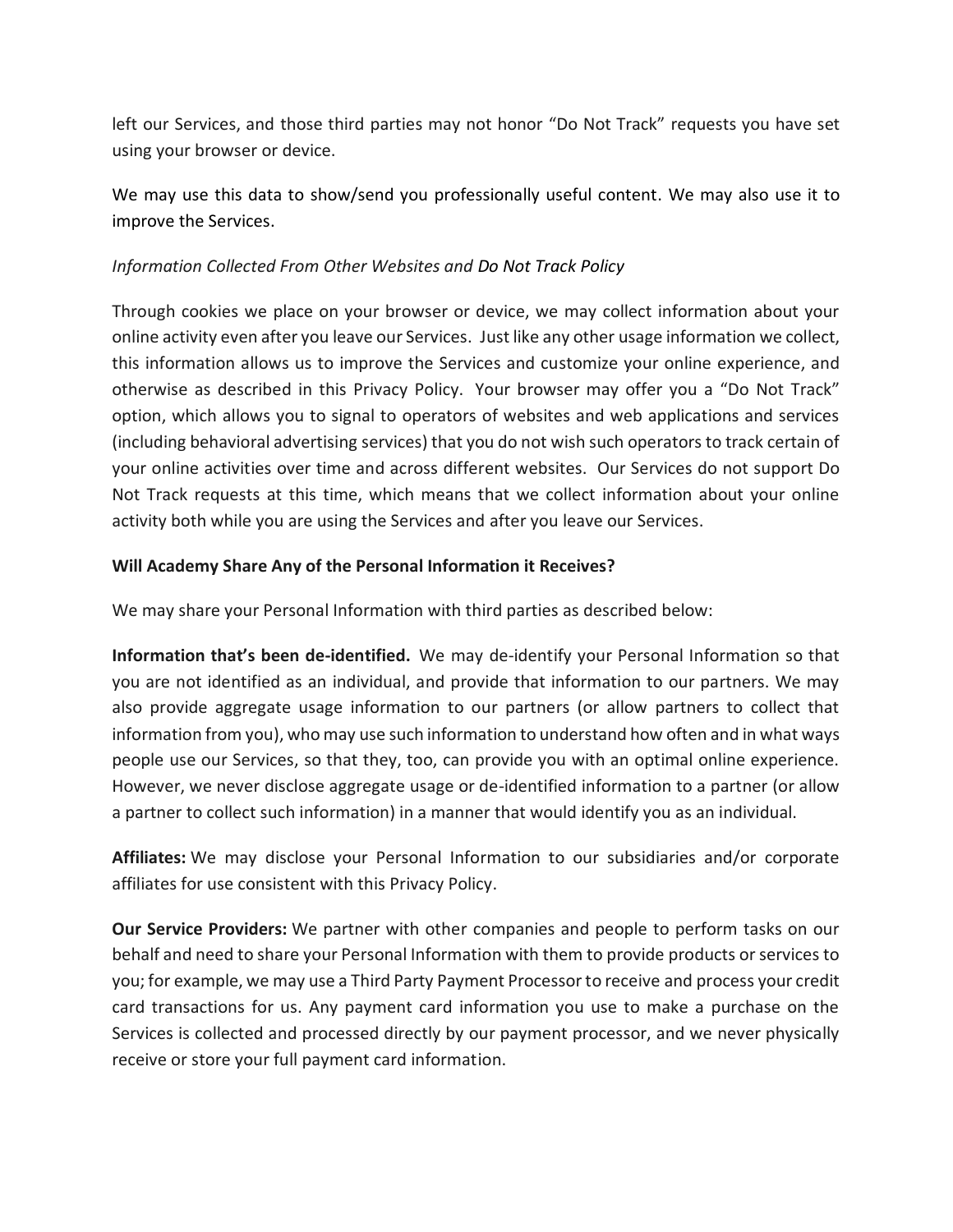**User Profiles and Submissions** Any information that you or any user has uploaded to the Services, may be displayed to other users to facilitate user interaction within the Services or address your request for our Services. Please remember that any Content you upload along with any Content that you voluntarily disclose online in a manner other users can view (on discussion forums in chat areas, etc.) becomes publicly available, and can be collected and used by anyone. Your user name may also be displayed to other users if and when you post comments or upload images or videos through the Services and other users can contact you through comments.

**Business Transfers:** We may choose to buy or sell assets, and may share and/or transfer customer information in connection with the evaluation of and entry into such transactions. Also, if we (or our assets) are acquired, or if we go out of business, enter bankruptcy, or go through some other change of control, Personal Information could be one of the assets transferred to or acquired by a third party.

**Protection of Academy and Others:** We reserve the right to access, read, preserve, and disclose any information that we believe is necessary to comply with law or court order; enforce or apply our [Terms of Use](/wp-content/uploads/2021/12/Digital-Health-Academy_Terms-of-Service_User-_Final.pdf) and other agreements; or protect the rights, property, or safety of Digital Health Associates, Academy, our employees, our users, or others.

## **Is Personal Information about me secure?**

Your account is protected by a password for your privacy and security. You must prevent unauthorized access to your account and Personal Information by selecting and protecting your password appropriately and limiting access to your computer or device and browser by signing off after you have finished accessing your account.

Digital Health Associates follows the data hygiene and security measures to ensure data privacy and safety. We will keep evaluating its risk mitigation strategy from time to time to keep updated with the best industry practices for safe guarding the data and the Intellectual Property.

Although we will do our best to protect your personal data, we cannot guarantee the security of your data transmitted to our site; any transmission is at your own risk. Once we have received your information, we will use strict procedures and security features to try to prevent unauthorized access, and you agree to the use of such practices and procedures. Unauthorized entry or use, failure of the Services, or other factors may compromise the security of user information at any time.